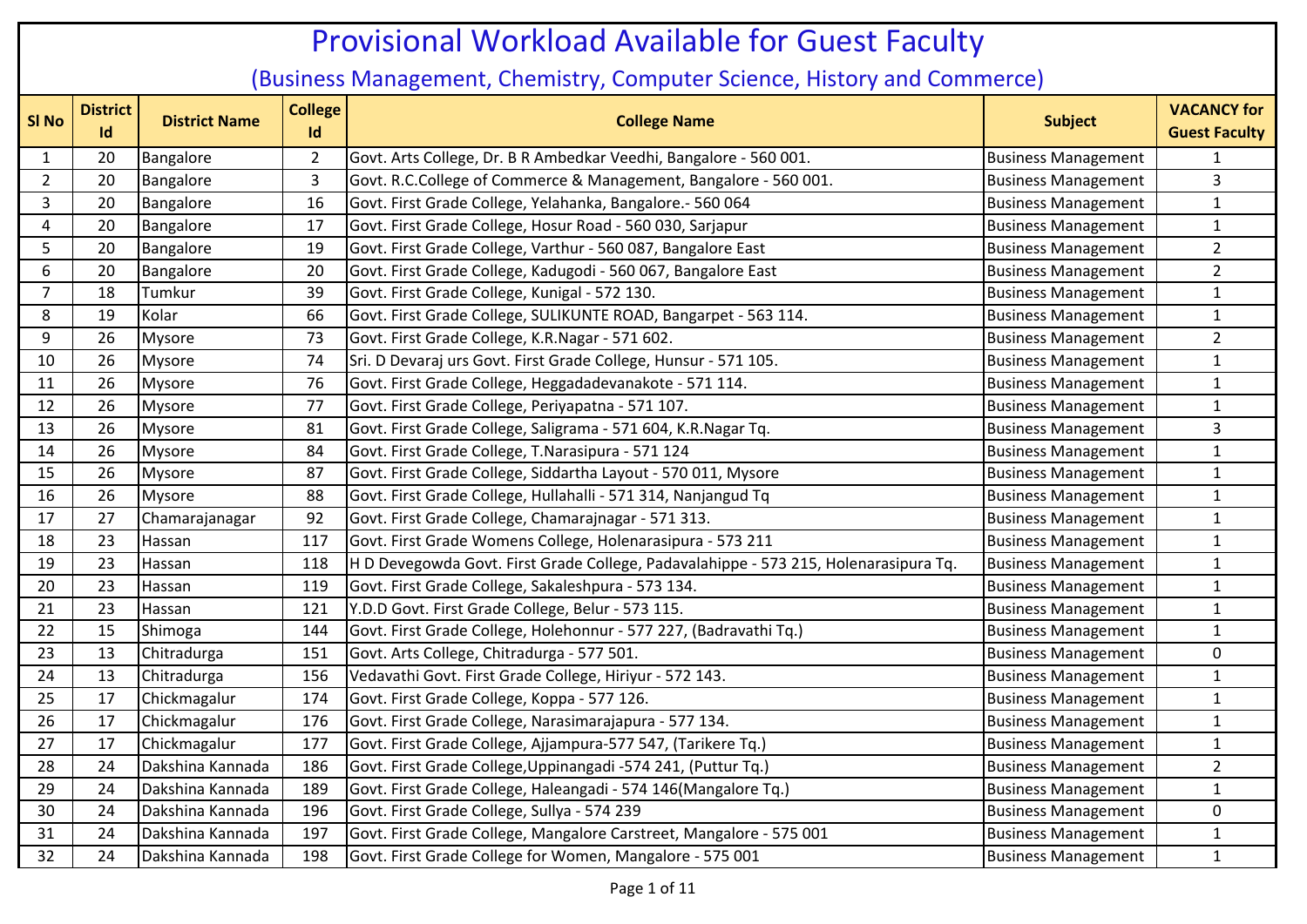| <b>SI No</b> | <b>District</b><br>Id | <b>District Name</b> | <b>College</b><br>Id | <b>College Name</b>                                                                                             | <b>Subject</b>             | <b>VACANCY for</b><br><b>Guest Faculty</b> |
|--------------|-----------------------|----------------------|----------------------|-----------------------------------------------------------------------------------------------------------------|----------------------------|--------------------------------------------|
| 33           | 24                    | Dakshina Kannada     | 199                  | Govt. First Grade College, Punjalakatte - 574 233, Belthangadi Tq.                                              | <b>Business Management</b> | 1                                          |
| 34           | 16                    | Udupi                | 203                  | Govt. First Grade College, Byndoor - 576 214, (Kundapur Tq.)                                                    | <b>Business Management</b> | $\overline{2}$                             |
| 35           | 16                    | Udupi                | 204                  | Govt. First Grade College, Karkala - 574 104.                                                                   | <b>Business Management</b> | 4                                          |
| 36           | 16                    | Udupi                | 205                  | Govt. First Grade College, Shankarnarayan - 576 227, (Kundapur Tq.)                                             | <b>Business Management</b> | $\mathbf{1}$                               |
| 37           | 16                    | Udupi                | 206                  | Govt. First Grade College, Kaapu - 574 106, (Udupi Tq.)                                                         | <b>Business Management</b> | $\mathbf{1}$                               |
| 38           | 16                    | Udupi                | 209                  | Dr.G.Shankar Govt. Women First Grade College & PG Centre, Ajjarakadu, Udupi - 576 101 (                         | <b>Business Management</b> | $\mathbf{1}$                               |
| 39           | 25                    | Madikeri             | 213                  | Govt. First Grade College, Kushalanagar - 571 234, Somwarpet Tq                                                 | <b>Business Management</b> | $\mathbf{1}$                               |
| 40           | 25                    | Madikeri             | 215                  | Govt. First Grade College, Madikere - 571 201                                                                   | <b>Business Management</b> | $\mathbf{1}$                               |
| 41           | 25                    | Madikeri             | 216                  | Govt. First Grade College, Virajpet - 571 218                                                                   | <b>Business Management</b> | $\mathbf{1}$                               |
| 42           | 10                    | Uttara Kannada       | 257                  | Govt. First Grade College, Siddapura - 581 355                                                                  | <b>Business Management</b> | $\overline{2}$                             |
| 43           | 1                     | Belgaum              | 264                  | Govt. First Grade College, Hukkeri - 591 309                                                                    | <b>Business Management</b> | $\mathbf{1}$                               |
| 44           | $\mathbf{1}$          | Belgaum              | 270                  | Govt. First Grade College, Raibag - 591 317                                                                     | <b>Business Management</b> | $\mathbf{1}$                               |
| 45           | $\overline{2}$        | Bagalkote            | 286                  | Govt. First Grade College, Hungund - 587 118                                                                    | <b>Business Management</b> | $\mathbf{1}$                               |
| 46           | 30                    | Yadgir               | 317                  | Govt. First Grade College, Shahapur - 585 223.                                                                  | <b>Business Management</b> | 0                                          |
| 47           | 12                    | Bellary              | 340                  | Smt. Saraladevi Satheshchandra Agarwal Govt. First Grade College, S. N Pet, Bellary - 58310 Business Management |                            | $\mathbf{1}$                               |
| 48           | 26                    | Mysore               | 360                  | Govt. First Grade College, Byrapura                                                                             | <b>Business Management</b> | $\mathbf{1}$                               |
| 49           | 15                    | Shimoga              | 362                  | Govt. First Grade College, Sagar                                                                                | <b>Business Management</b> | $\overline{2}$                             |
| 50           | 26                    | Mysore               | 410                  | Maharanis Commerce and Management College for Women, JLB Road, Mysore - 570 005.                                | <b>Business Management</b> | $\mathbf{1}$                               |
| 51           | 20                    | Bangalore            | 6                    | Maharanis Science College for Women, Bangalore - 560 001.                                                       | Chemistry                  | $\mathbf 1$                                |
| 52           | 20                    | Bangalore            | 8                    | Govt. First Grade College, Vijayanagar, Bangalore - 560 104                                                     | Chemistry                  | $\mathbf{1}$                               |
| 53           | 20                    | Bangalore            | 9                    | Govt. First Grade College, K.R.Puram, Bangalore - 560 036.                                                      | Chemistry                  | $\mathbf{1}$                               |
| 54           | 20                    | Bangalore            | 13                   | Govt. First Grade College, Malleshwaram - 560 012, Bangalore.                                                   | Chemistry                  | $\mathbf{1}$                               |
| 55           | 28                    | Ramnagar             | 31                   | Govt. First Grade College, Channapatna- 571 501.                                                                | Chemistry                  | $\mathbf{1}$                               |
| 56           | 18                    | Tumkur               | 41                   | Smt. & Sri.Y.E.Rangaiah Shetty, Govt. First Grade College, Pavagada - 561 202.                                  | Chemistry                  | $\mathbf{1}$                               |
| 57           | 18                    | Tumkur               | 53                   | Govt First Grade College, B.H. Road, Tumkur                                                                     | Chemistry                  | $\overline{2}$                             |
| 58           | 29                    | Chikkaballapur       | 54                   | Govt. College, M.G.Road, Chikkaballapur - 562 101.                                                              | Chemistry                  | 6                                          |
| 59           | 29                    | Chikkaballapur       | 56                   | Govt. Womens College, Chintamani - 563 125.                                                                     | Chemistry                  | $\overline{2}$                             |
| 60           | 29                    | Chikkaballapur       | 57                   | Govt. First Grade College, Shidlaghatta - 562 106.                                                              | Chemistry                  | $\mathbf{1}$                               |
| 61           | 29                    | Chikkaballapur       | 59                   | Govt. First Grade College, Gowribidanur - 561 208                                                               | Chemistry                  | $\mathbf{1}$                               |
| 62           | 19                    | Kolar                | 64                   | Govt. College, Mulbagal - 563 131.                                                                              | Chemistry                  | $\mathbf{1}$                               |
| 63           | 19                    | Kolar                | 65                   | Govt. Womens College, Kolar - 563 101.                                                                          | Chemistry                  | 1                                          |
| 64           | 26                    | Mysore               | 72                   | Maharanis Science College for Women, Mysore - 570 005.                                                          | Chemistry                  | 4                                          |
| 65           | 26                    | <b>Mysore</b>        | 83                   | Govt. First Grade College, Ooty Road, Nanjangudu - 571 301                                                      | Chemistry                  | 1                                          |
| 66           | 22                    | Mandya               | 98                   | Govt. Womens College, M.C.Road, Mandya - 571 401.                                                               | Chemistry                  | $\mathbf{1}$                               |
| 67           | 23                    | Hassan               | 116                  | Govt. First Grade College, Holenarasepura - 573 211.                                                            | Chemistry                  | 1                                          |
| 68           | 23                    | Hassan               | 128                  | Govt. Home Science College for Women, Holenarasipura - 573 211                                                  | Chemistry                  | $\mathbf{1}$                               |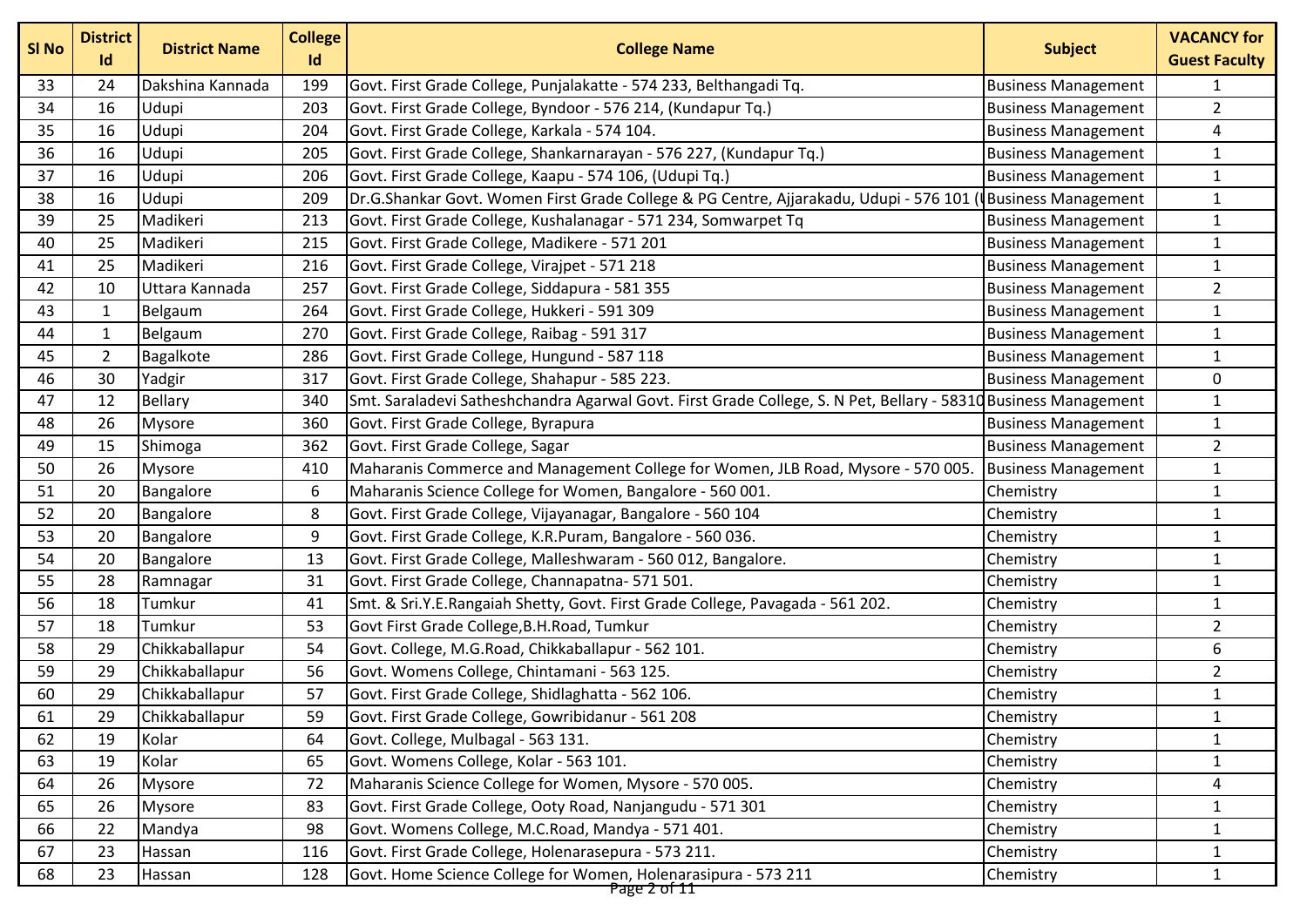| SI No | <b>District</b><br>Id | <b>District Name</b> | <b>College</b><br>Id | <b>College Name</b>                                                                                | <b>Subject</b> | <b>VACANCY for</b><br><b>Guest Faculty</b> |
|-------|-----------------------|----------------------|----------------------|----------------------------------------------------------------------------------------------------|----------------|--------------------------------------------|
| 69    | 15                    | Shimoga              | 150                  | Govt. First Grade College, Shiralakoppa - 577 427, Shikaripura Tq:                                 | Chemistry      | 1                                          |
| 70    | 15                    | Shimoga              | 150                  | Govt. First Grade College, Shiralakoppa - 577 427, Shikaripura Tq:                                 | Chemistry      | $\mathbf{1}$                               |
| 71    | 13                    | Chitradurga          | 153                  | Govt. Science College, Chitradurga - 577 501.                                                      | Chemistry      | $\overline{2}$                             |
| 72    | 14                    | Davanagere           | 165                  | Govt. First Grade College, MCC B Block, Davanagere - 577 004                                       | Chemistry      | 0                                          |
| 73    | 14                    | Davanagere           | 166                  | Govt. First Grade Womens College, Davanagere - 577 002                                             | Chemistry      | $\mathbf{1}$                               |
| 74    | 17                    | Chickmagalur         | 174                  | Govt. First Grade College, Koppa - 577 126.                                                        | Chemistry      | $\mathbf{1}$                               |
| 75    | 24                    | Dakshina Kannada     | 197                  | Govt. First Grade College, Mangalore Carstreet, Mangalore - 575 001                                | Chemistry      | $\mathbf{1}$                               |
| 76    | 16                    | Udupi                | 207                  | Govt. First Grade College, Thenkanidiyur, Udupi - 576 106                                          | Chemistry      | $\overline{2}$                             |
| 77    | 16                    | Udupi                | 209                  | Dr.G.Shankar Govt. Women First Grade College & PG Centre, Ajjarakadu, Udupi - 576 101 (Chemistry   |                | $\mathbf{1}$                               |
| 78    | 8                     | Gadag                | 226                  | Sree Siddeshwara Govt. College, Nargund - 582 207.                                                 | Chemistry      | $\mathbf{1}$                               |
| 79    | 8                     | Gadag                | 227                  | Sri. Benkappa Shankrappa Simhasanad Govt. First Grade College, Gajendragada - 582 114, ( Chemistry |                | $\mathbf{1}$                               |
| 80    | $\mathbf{1}$          | Belgaum              | 267                  | Govt. First Grade College, Gokak - 591 307                                                         | Chemistry      | $\mathbf{1}$                               |
| 81    | 1                     | Belgaum              | 268                  | Smt. I S Yadawad Govt. First Grade College, Ramadurga - 591 123                                    | Chemistry      | $\mathbf{1}$                               |
| 82    | $\mathbf{1}$          | Belgaum              | 269                  | Govt. First Grade College, Chikkodi - 591 201                                                      | Chemistry      | $\overline{2}$                             |
| 83    | $\mathbf{1}$          | Belgaum              | 270                  | Govt. First Grade College, Raibag - 591 317                                                        | Chemistry      | 3                                          |
| 84    | 1                     | Belgaum              | 275                  | Govt. First Grade College, Pashchapura 591 122, Hukkeri Tq.                                        | Chemistry      | $\mathbf{1}$                               |
| 85    | 3                     | Bijapur              | 292                  | Govt. First Grade College, Navabag, Khaza Colony, Bijapur - 586 101                                | Chemistry      | 6                                          |
| 86    | 3                     | Bijapur              | 295                  | Govt. First Grade College, Muddebihal - 586 212                                                    | Chemistry      | 4                                          |
| 87    | 4                     | Gulbarga             | 300                  | Govt. First Grade College, Jewargi - 585 310.                                                      | Chemistry      | $\mathbf{1}$                               |
| 88    | 4                     | Gulbarga             | 302                  | Govt. First Grade College, Sedam - 585 222.                                                        | Chemistry      | $\mathbf{1}$                               |
| 89    | 4                     | Gulbarga             | 303                  | Govt. First Grade College, Afzalpur - 585 301.                                                     | Chemistry      | $\mathbf{1}$                               |
| 90    | 30                    | Yadgir               | 315                  | Govt. First Grade College, Yadgiri - 585 202.                                                      | Chemistry      | $\mathbf{1}$                               |
| 91    | 30                    | Yadgir               | 316                  | Govt. First Grade College, Gurumitkal - 585 214, Yadgir Tq.                                        | Chemistry      | $\mathbf{1}$                               |
| 92    | 30                    | Yadgir               | 317                  | Govt. First Grade College, Shahapur - 585 223.                                                     | Chemistry      | $\mathbf{1}$                               |
| 93    | 6                     | Raichur              | 320                  | Govt. College, Sindhanoor - 584 128.                                                               | Chemistry      | $\mathbf{1}$                               |
| 94    | 6                     | Raichur              | 324                  | Govt. First Grade College, Raichur - 584 101                                                       | Chemistry      | $\overline{7}$                             |
| 95    | $\overline{7}$        | Koppal               | 328                  | Govt. First Grade College, Yelburga - 583 236.                                                     | Chemistry      | $\mathbf{1}$                               |
| 96    | 12                    | <b>Bellary</b>       | 343                  | Govt. First Grade College, Siraguppa - 583 121.                                                    | Chemistry      | $\overline{2}$                             |
| 97    | 12                    | Bellary              | 346                  | Govt. First Grade College, Sandur - 583 119                                                        | Chemistry      | 0                                          |
| 98    | 12                    | <b>Bellary</b>       | 347                  | Govt. First Grade College, Hospet - 583 201                                                        | Chemistry      | $\mathbf{1}$                               |
| 99    | 6                     | Raichur              | 393                  | Govt. First Grade College for Women, Raichur                                                       | Chemistry      | $\mathbf{1}$                               |
| 100   | 9                     | Dharwad              | 400                  | Govt. First Grade College for Women, Dharwad                                                       | Chemistry      | $\mathbf{1}$                               |
| 101   | 20                    | Bangalore            | 2                    | Govt. Arts College, Dr. B R Ambedkar Veedhi, Bangalore - 560 001.                                  | Commerce       | $\mathbf{1}$                               |
| 102   | 20                    | Bangalore            | 8                    | Govt. First Grade College, Vijayanagar, Bangalore - 560 104                                        | Commerce       | 0                                          |
| 103   | 20                    | Bangalore            | 11                   | Govt. First Grade College, Rajajinagar - 560 010, Bangalore.                                       | Commerce       | 1                                          |
| 104   | 20                    | Bangalore            | 16                   | Govt. First Grade College, Yelahanka, Bangalore.- 560 064                                          | Commerce       | 0                                          |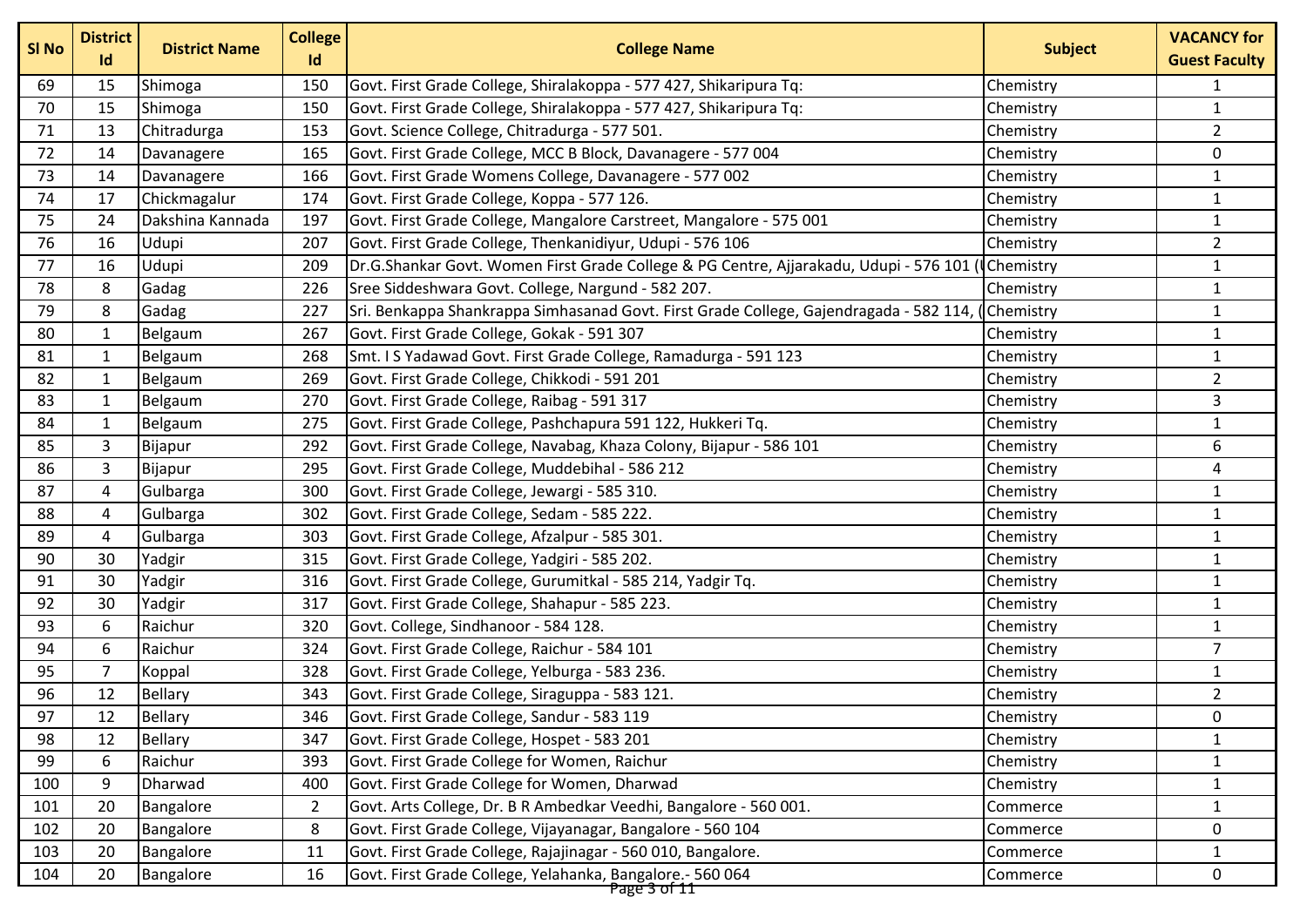| SI No | <b>District</b><br>Id | <b>District Name</b>   | <b>College</b><br>Id | <b>College Name</b>                                                                       | <b>Subject</b> | <b>VACANCY for</b><br><b>Guest Faculty</b> |
|-------|-----------------------|------------------------|----------------------|-------------------------------------------------------------------------------------------|----------------|--------------------------------------------|
| 105   | 20                    | Bangalore              | 19                   | Govt. First Grade College, Varthur - 560 087, Bangalore East                              | Commerce       | $\mathbf{1}$                               |
| 106   | 21                    | <b>Bangalore Rural</b> | 22                   | Govt. First Grade College, Doddaballapura- 561 203.                                       | Commerce       | 0                                          |
| 107   | 21                    | <b>Bangalore Rural</b> | 25                   | Govt. First Grade College, Sulebele - 562 129, Hoskote Tq.                                | Commerce       | $\mathbf{1}$                               |
| 108   | 21                    | <b>Bangalore Rural</b> | 26                   | Govt. First Grade College, Nelamangala - 562 123                                          | Commerce       | $\mathbf{1}$                               |
| 109   | 21                    | <b>Bangalore Rural</b> | 27                   | Govt. First Grade College, Thyamagondglu - 562 132, Nelamangala Tq.                       | Commerce       | $\mathbf{1}$                               |
| 110   | 28                    | Ramnagar               | 28                   | Govt. First Grade College, Ramanagara - 571 511.                                          | Commerce       | $\mathbf{1}$                               |
| 111   | 28                    | Ramnagar               | 34                   | Govt. First Grade College, Kanakapura - 562 117                                           | Commerce       | 0                                          |
| 112   | 18                    | Tumkur                 | 43                   | Govt. First Grade College, Turuvekere - 572 227.                                          | Commerce       | $\mathbf{1}$                               |
| 113   | 18                    | Tumkur                 | 53                   | Govt First Grade College, B.H. Road, Tumkur                                               | Commerce       | $\mathbf{1}$                               |
| 114   | 29                    | Chikkaballapur         | 55                   | Govt. Boys College, Chintamani - 563 125.                                                 | Commerce       | $\mathbf{1}$                               |
| 115   | 29                    | Chikkaballapur         | 56                   | Govt. Womens College, Chintamani - 563 125.                                               | Commerce       | $\mathbf{1}$                               |
| 116   | 19                    | Kolar                  | 66                   | Govt. First Grade College, SULIKUNTE ROAD, Bangarpet - 563 114.                           | Commerce       | $\mathbf{1}$                               |
| 117   | 19                    | Kolar                  | 69                   | Govt. First Grade College, 3rd cross BEO campus Robersonpet, K.G.F - 563 122, Bangarpet 1 | Commerce       | 3                                          |
| 118   | 19                    | Kolar                  | 70                   | Govt. First Grade College, Bangaru Tirupati - 563 116, Hulkur Village, Bangarpet          | Commerce       | $\mathbf{1}$                               |
| 119   | 26                    | <b>Mysore</b>          | 82                   | Govt. First Grade College, Bilikere - 571 103, Hunsur Tq.                                 | Commerce       | $\mathbf{1}$                               |
| 120   | 26                    | <b>Mysore</b>          | 87                   | Govt. First Grade College, Siddartha Layout - 570 011, Mysore                             | Commerce       | 0                                          |
| 121   | 27                    | Chamarajanagar         | 92                   | Govt. First Grade College, Chamarajnagar - 571 313.                                       | Commerce       | 0                                          |
| 122   | 22                    | Mandya                 | 98                   | Govt. Womens College, M.C.Road, Mandya - 571 401.                                         | Commerce       | $\mathbf{1}$                               |
| 123   | 22                    | Mandya                 | 100                  | Govt. First Grade College, K.R.Pet - 571 426.                                             | Commerce       | $\mathbf{1}$                               |
| 124   | 22                    | Mandya                 | 101                  | Govt. First Grade College, Malavalli - 571 430                                            | Commerce       | $\mathbf{1}$                               |
| 125   | 22                    | Mandya                 | 103                  | Govt. First Grade College, Koppa - 571 425, Maddur Tq.,                                   | Commerce       | $\mathbf{1}$                               |
| 126   | 23                    | Hassan                 | 116                  | Govt. First Grade College, Holenarasepura - 573 211.                                      | Commerce       | $\mathbf{1}$                               |
| 127   | 23                    | Hassan                 | 119                  | Govt. First Grade College, Sakaleshpura - 573 134.                                        | Commerce       | $\overline{2}$                             |
| 128   | 23                    | Hassan                 | 125                  | Govt. First Grade College, Alur.                                                          | Commerce       | $\mathbf{1}$                               |
| 129   | 23                    | Hassan                 | 130                  | Govt. First Grade College, Udaypura, Chennarayapatna Tq.                                  | Commerce       | 0                                          |
| 130   | 15                    | Shimoga                | 140                  | Govt. First Grade College, Hosanagara - 577 418.                                          | Commerce       | 4                                          |
| 131   | 13                    | Chitradurga            | 152                  | H.P.C.C.Govt. College, Challakere - 577 522.                                              | Commerce       | $\mathbf{1}$                               |
| 132   | 13                    | Chitradurga            | 154                  | Govt. First Grade College, Hosadurga - 577 527.                                           | Commerce       | $\mathbf{1}$                               |
| 133   | 13                    | Chitradurga            | 155                  | Govt. First Grade College, Molkalmuru - 577 535.                                          | Commerce       | $\mathbf{1}$                               |
| 134   | 17                    | Chickmagalur           | 173                  | I.D.S.G.Govt. College, Chikkamagalur - 577 102.                                           | Commerce       | 0                                          |
| 135   | 17                    | Chickmagalur           | 179                  | Govt. First Grade College, Kadur - 577 548.                                               | Commerce       | 0                                          |
| 136   | 24                    | Dakshina Kannada       | 186                  | Govt. First Grade College, Uppinangadi -574 241, (Puttur Tq.)                             | Commerce       | $\overline{2}$                             |
| 137   | 24                    | Dakshina Kannada       | 188                  | Govt. First Grade College, Bettampadi - 574 259, (Puttur Tq.)                             | Commerce       | $\mathbf{1}$                               |
| 138   | 24                    | Dakshina Kannada       | 190                  | Dr. K Shivram Karanth Govt. First Grade College, Bellare - 574 212, (Sulya Tq.)           | Commerce       | 1                                          |
| 139   | 24                    | Dakshina Kannada       | 195                  | Govt. First Grade College, Puttur - 574 201                                               | Commerce       | 1                                          |
| 140   | 24                    | Dakshina Kannada       | 197                  | Govt. First Grade College, Mangalore Carstreet, Mangalore - 575 001                       | Commerce       | $2^{\circ}$                                |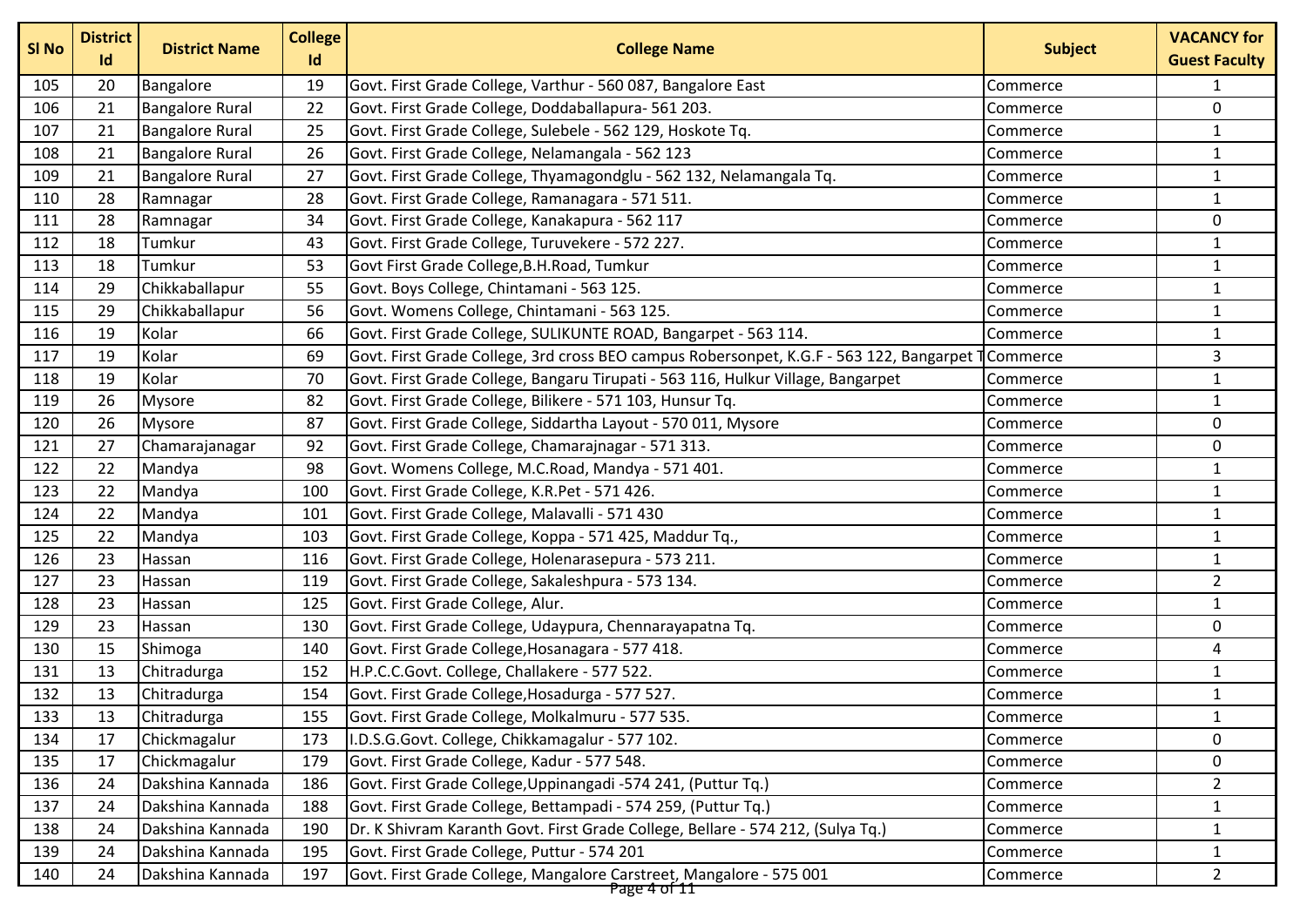| SI No | <b>District</b><br>Id | <b>District Name</b> | <b>College</b><br>Id | <b>College Name</b>                                                                     | <b>Subject</b> | <b>VACANCY for</b><br><b>Guest Faculty</b> |
|-------|-----------------------|----------------------|----------------------|-----------------------------------------------------------------------------------------|----------------|--------------------------------------------|
| 141   | 16                    | Udupi                | 204                  | Govt. First Grade College, Karkala - 574 104.                                           | Commerce       |                                            |
| 142   | 16                    | Udupi                | 209                  | Dr.G.Shankar Govt. Women First Grade College & PG Centre, Ajjarakadu, Udupi - 576 101 ( | Commerce       | $\mathbf 0$                                |
| 143   | 9                     | Dharwad              | 218                  | Govt. First Grade College, Vidyanagar, Alnavar - 581 103. (Dharwad Tq.)                 | Commerce       | $\overline{2}$                             |
| 144   | 9                     | Dharwad              | 220                  | Govt. First Grade College, Rajanagar, Hubli - 580 032                                   | Commerce       | $\mathbf{1}$                               |
| 145   | 8                     | Gadag                | 230                  | Govt. First Grade College, Mundargi - 582 118                                           | Commerce       | $\mathbf{1}$                               |
| 146   | 8                     | Gadag                | 231                  | Govt. First Grade College, (Mun School Campus), Gadag - 582 101                         | Commerce       | $\mathbf{1}$                               |
| 147   | 11                    | Haveri               | 240                  | Govt. First Grade College, Ranebennur - 581 115                                         | Commerce       | $\mathbf{1}$                               |
| 148   | 11                    | Haveri               | 243                  | Govt. First Grade College, Hanagal - 581 104                                            | Commerce       | $\mathbf{1}$                               |
| 149   | 10                    | Uttara Kannada       | 249                  | Govt. First Grade College, Mundgod - 581 349.                                           | Commerce       | $\mathbf{1}$                               |
| 150   | 10                    | Uttara Kannada       | 251                  | Govt. First Grade College, Kumta - 581 343                                              | Commerce       | $\mathbf 0$                                |
| 151   | 10                    | Uttara Kannada       | 254                  | Govt. First Grade College, Honnavara - 581 334                                          | Commerce       | $\mathbf{1}$                               |
| 152   | 1                     | Belgaum              | 265                  | Govt. First Grade College, Khanapura - 591 302                                          | Commerce       | $\mathbf{1}$                               |
| 153   | $\mathbf{1}$          | Belgaum              | 267                  | Govt. First Grade College, Gokak - 591 307                                              | Commerce       | $\overline{2}$                             |
| 154   | $\mathbf{1}$          | Belgaum              | 268                  | Smt. I S Yadawad Govt. First Grade College, Ramadurga - 591 123                         | Commerce       | $\pmb{0}$                                  |
| 155   | $\mathbf{1}$          | Belgaum              | 269                  | Govt. First Grade College, Chikkodi - 591 201                                           | Commerce       | $\mathbf{1}$                               |
| 156   | 1                     | Belgaum              | 270                  | Govt. First Grade College, Raibag - 591 317                                             | Commerce       | 1                                          |
| 157   | $\mathbf{1}$          | Belgaum              | 272                  | Somavva C Angadi Govt. First Grade College, K.K.Koppa - 591 109, Belgaum                | Commerce       | $\overline{2}$                             |
| 158   | $\mathbf{1}$          | Belgaum              | 273                  | Govt. First Grade College, Kittur 591 115, Bylahongala Tq:                              | Commerce       | $\mathbf{1}$                               |
| 159   | $\mathbf{1}$          | Belgaum              | 275                  | Govt. First Grade College, Pashchapura 591 122, Hukkeri Tq.                             | Commerce       | $\mathbf{1}$                               |
| 160   | $\mathbf{1}$          | Belgaum              | 277                  | Sri. Shripadbhod Swamiji Govt. First Grade College, Moodalagi - 591 312, Gokak Tq.      | Commerce       | $\mathbf{1}$                               |
| 161   | $\overline{2}$        | Bagalkote            | 279                  | Sri. Rudragowda Patil Govt. First Grade College, Bilgi - 587 116.                       | Commerce       | $\overline{2}$                             |
| 162   | $\overline{2}$        | Bagalkote            | 281                  | Govt. First Grade College, Terdal - 587315                                              | Commerce       | $\mathbf{1}$                               |
| 163   | $\overline{2}$        | Bagalkote            | 283                  | Govt. First Grade College, Navangar, Bagalkot Sector No.49, Old Zp, Bagalkot - 587 101  | Commerce       | $\mathbf{1}$                               |
| 164   | $\overline{2}$        | Bagalkote            | 284                  | Govt. First Grade College, Mudhol - 587 313                                             | Commerce       | $\mathbf{1}$                               |
| 165   | $\overline{2}$        | Bagalkote            | 285                  | Govt. First Grade College, Badami - 587 201                                             | Commerce       | $\mathbf{1}$                               |
| 166   | $\overline{2}$        | Bagalkote            | 287                  | Govt. First Grade College, Ilkal - 587 125, Hungund Tq:                                 | Commerce       | $\mathbf{1}$                               |
| 167   | $\overline{2}$        | Bagalkote            | 288                  | Govt. First Grade College, Lokapur - 587 122, Mudhol Ta.                                | Commerce       | $\mathbf{1}$                               |
| 168   | 3                     | Bijapur              | 298                  | Govt. First Grade College, Mamadapura - 591 233, Bijapura                               | Commerce       | $\mathbf{1}$                               |
| 169   | 4                     | Gulbarga             | 299                  | Govt. College, Sedam Road, Gulbarga - 585 105.                                          | Commerce       | 0                                          |
| 170   | 4                     | Gulbarga             | 304                  | Govt. First Grade College, Kamalapur - 585 313.                                         | Commerce       | $\mathbf{1}$                               |
| 171   | 4                     | Gulbarga             | 305                  | Govt. First Grade College, Aland - 585 302                                              | Commerce       | $\mathbf{1}$                               |
| 172   | 4                     | Gulbarga             | 306                  | Govt. First Grade College, Chincholi - 585 307                                          | Commerce       | $\mathbf{1}$                               |
| 173   | 4                     | Gulbarga             | 307                  | Govt. First Grade College, Kalagi - 585 312, Chittapura Tq:                             | Commerce       | $\overline{2}$                             |
| 174   | 4                     | Gulbarga             | 310                  | Govt. First Grade College for Women, Jewargi Colony- 585 102, Gulbarga                  | Commerce       | $\mathbf{1}$                               |
| 175   | 30                    | Yadgir               | 316                  | Govt. First Grade College, Gurumitkal - 585 214, Yadgir Tq.                             | Commerce       | 1                                          |
| 176   | 30                    | Yadgir               | 317                  | Govt. First Grade College, Shahapur - 585 223.<br>Page 5 of 11                          | Commerce       | $\mathbf{1}$                               |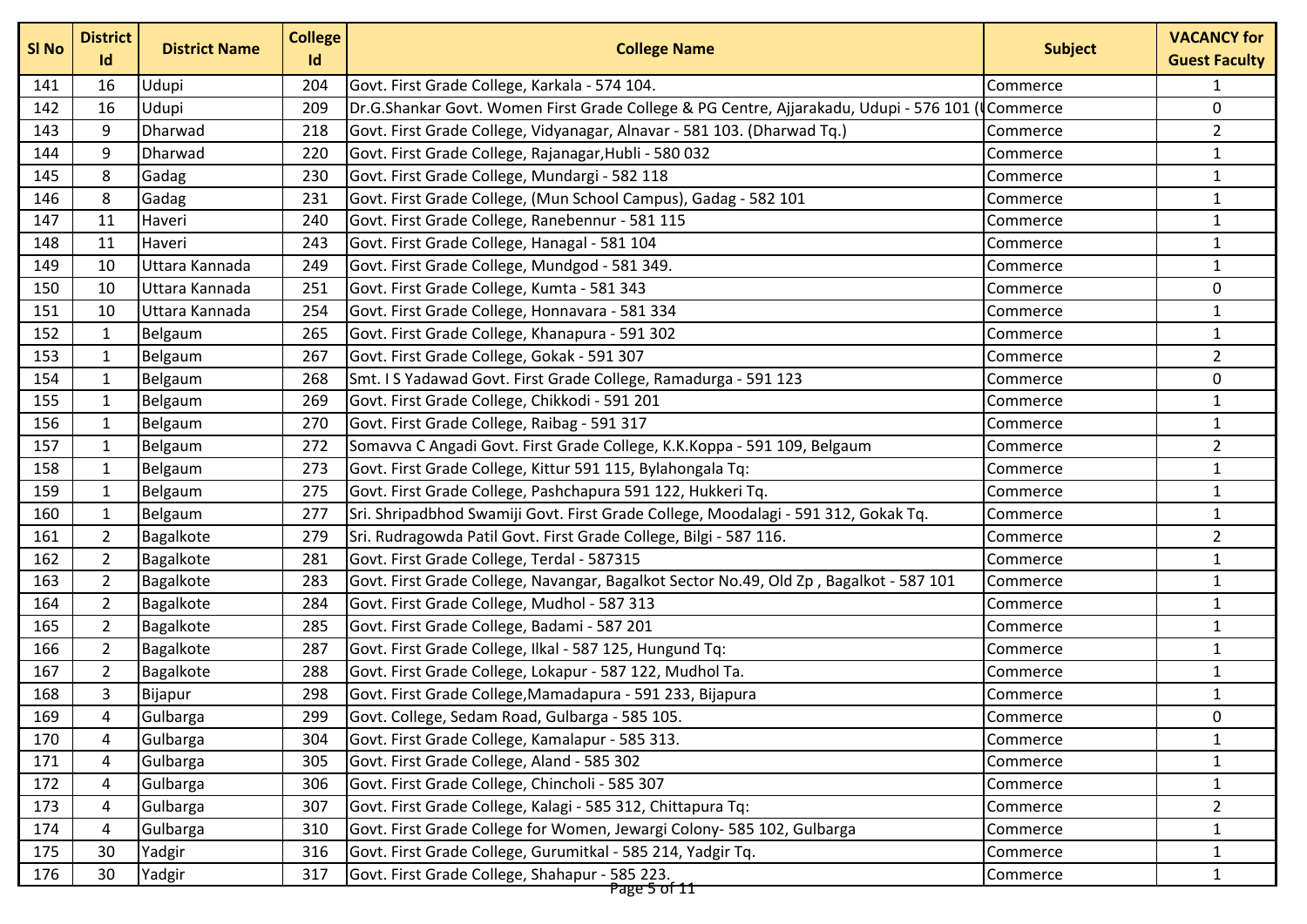| SI No | <b>District</b><br>Id | <b>District Name</b> | <b>College</b><br>Id | <b>College Name</b>                                                                                | <b>Subject</b> | <b>VACANCY for</b><br><b>Guest Faculty</b> |
|-------|-----------------------|----------------------|----------------------|----------------------------------------------------------------------------------------------------|----------------|--------------------------------------------|
| 177   | 30                    | Yadgir               | 318                  | Govt. First Grade College, Surapura - 585 224.                                                     | Commerce       | $\overline{2}$                             |
| 178   | 30                    | Yadgir               | 319                  | Govt. First Grade College, Kembhavi - 585 216, Shorapur Tq.                                        | Commerce       | $\mathbf{1}$                               |
| 179   | 6                     | Raichur              | 322                  | Sri. Shankarappa Murigappa Khenda Govt. First Grade College, Devdurga - 584 111.                   | Commerce       | $\overline{2}$                             |
| 180   | 6                     | Raichur              | 323                  | Devanampriya Ashoka Govt. Frist Grade College, Maski - 584 124                                     | Commerce       | $\overline{2}$                             |
| 181   | 6                     | Raichur              | 324                  | Govt. First Grade College, Raichur - 584 101                                                       | Commerce       | $\overline{2}$                             |
| 182   | 6                     | Raichur              | 326                  | Govt. First Grade College, Jalahalli - 584 116 Devdurga Tq.                                        | Commerce       | $\mathbf{1}$                               |
| 183   | 6                     | Raichur              | 327                  | Govt. First Grade College, Mudgal - 584 125, Lingasagur Tq.                                        | Commerce       | $\mathbf{1}$                               |
| 184   | $\overline{7}$        | Koppal               | 328                  | Govt. First Grade College, Yelburga - 583 236.                                                     | Commerce       | $\mathbf{1}$                               |
| 185   | 7                     | Koppal               | 330                  | Sri. Kolli Nageshwar Rao Govt. First Grade College, Gangavathi - 583 227.                          | Commerce       | $\mathbf{1}$                               |
| 186   | $\overline{7}$        | Koppal               | 332                  | Govt. First Grade College, Hosabandi Aralapura, Koppal Tq:                                         | Commerce       | $\mathbf{1}$                               |
| 187   | 7                     | Koppal               | 335                  | Chilukuri Nageshwar rao Govt. First Grade College, Sriramanagara - 584 130, Gangavathi Tq Commerce |                | $\overline{2}$                             |
| 188   | $\overline{7}$        | Koppal               | 337                  | Govt. First Grade College, Irkalgada - 583 237, Koppal Tq.                                         | Commerce       | $\mathbf{1}$                               |
| 189   | $\overline{7}$        | Koppal               | 338                  | Govt. First Grade College, Kanakagiri - 584 119, Gangavathi Tq.                                    | Commerce       | $\overline{2}$                             |
| 190   | 12                    | <b>Bellary</b>       | 342                  | Govt. First Grade College, Kampli - 583 132, (Hospet Tq.)                                          | Commerce       | $\mathbf{1}$                               |
| 191   | 12                    | <b>Bellary</b>       | 343                  | Govt. First Grade College, Siraguppa - 583 121.                                                    | Commerce       | 3                                          |
| 192   | 12                    | Bellary              | 344                  | Govt. First Grade College, Kurugod - 583 116                                                       | Commerce       | $\mathbf{1}$                               |
| 193   | 12                    | <b>Bellary</b>       | 345                  | Govt. First Grade College, Takkalakote - 583 122, Kurugod Tq:                                      | Commerce       | $\mathbf{1}$                               |
| 194   | 12                    | Bellary              | 347                  | Govt. First Grade College, Hospet - 583 201                                                        | Commerce       | 5                                          |
| 195   | 12                    | Bellary              | 349                  | Govt. First Grade College, Mariyammanahalli - 583 222, Hospet Tq.                                  | Commerce       | $\mathbf{1}$                               |
| 196   | 12                    | <b>Bellary</b>       | 350                  | Government Commerce and Management College, Anantpur Road, Bellary City - 583 101                  | Commerce       | $\pmb{0}$                                  |
| 197   | 5                     | <b>Bidar</b>         | 352                  | Govt. First Grade College, Bidar - 585 401.                                                        | Commerce       | $\mathbf{1}$                               |
| 198   | 5                     | <b>Bidar</b>         | 359                  | Govt. First Grade College, Hulsooru - 585 416, Basavakalyana Tq.                                   | Commerce       | $\mathbf{1}$                               |
| 199   | 20                    | Bangalore            | 367                  | Govt First Grade College Basavanagudi                                                              | Commerce       | $\mathbf{1}$                               |
| 200   | 26                    | Mysore               | 369                  | Govt. First Grade College, Talakadu, T.narasipura Tq.                                              | Commerce       | $\mathbf 0$                                |
| 201   | 30                    | Yadgir               | 378                  | Govt. First Grade College, Hunasagi, Surupura Tq.                                                  | Commerce       | $\mathbf{1}$                               |
| 202   | 1                     | Belgaum              | 381                  | Govt. First Grade College, Beedi, Khanapura Tq.                                                    | Commerce       | $\sqrt{4}$                                 |
| 203   | $\overline{2}$        | Bagalkote            | 382                  | Govt. First Grade College, Kerur, Badami Tq.                                                       | Commerce       | $\mathbf{1}$                               |
| 204   | 3                     | Bijapur              | 384                  | Govt. First Grade College, Julaki, Indi Tq.                                                        | Commerce       | $\mathbf{1}$                               |
| 205   | 3                     | Bijapur              | 385                  | Govt. First Grade College, Devara Hipparagi, Sindhagi, Tq.                                         | Commerce       | $\mathbf{1}$                               |
| 206   | $\overline{2}$        | Bagalkote            | 386                  | Govt. First Grade College, Rampura, Bagalkote Tq.                                                  | Commerce       | $\mathbf{1}$                               |
| 207   | 13                    | Chitradurga          | 388                  | Govt. First Grade College for Women, Chitradurga                                                   | Commerce       | $\mathbf{1}$                               |
| 208   | 30                    | Yadgir               | 394                  | Govt. First Grade College for Women, Yadgir                                                        | Commerce       | $\mathbf{1}$                               |
| 209   | 1                     | Belgaum              | 398                  | Govt. First Grade College for Women, Belgaum                                                       | Commerce       | $\mathbf{1}$                               |
| 210   | 9                     | Dharwad              | 400                  | Govt. First Grade College for Women, Dharwad                                                       | Commerce       | $\mathbf{1}$                               |
| 211   | 26                    | <b>Mysore</b>        | 410                  | Maharanis Commerce and Management College for Women, JLB Road, Mysore - 570 005.                   | Commerce       | $\overline{2}$                             |
| 212   | 24                    | Dakshina Kannada     | 411                  | Govt. First Grade College, Kanyana, Bantwala Tq.                                                   | Commerce       | $\mathbf{1}$                               |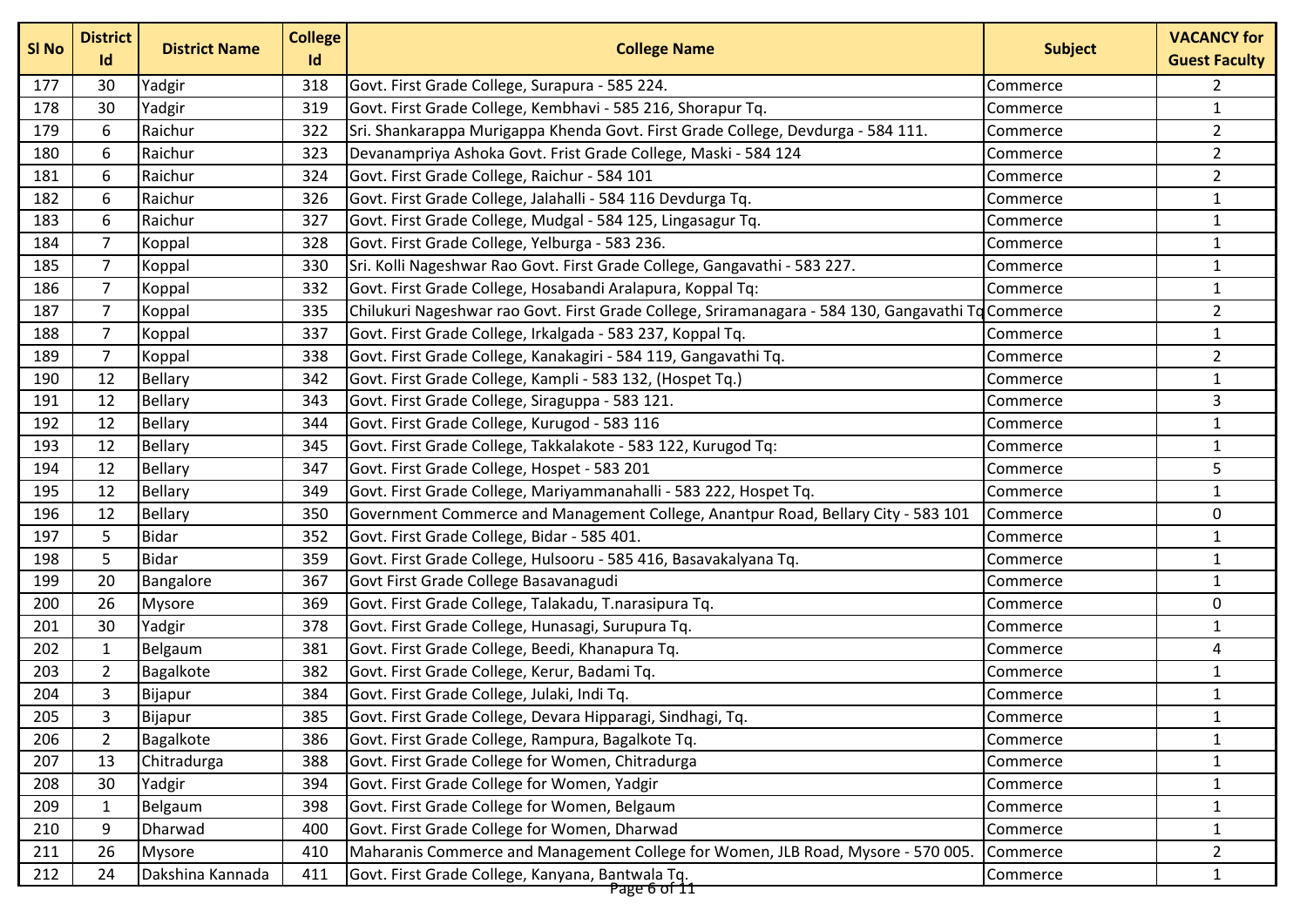| SI <sub>No</sub> | <b>District</b><br>Id | <b>District Name</b>   | <b>College</b><br>Id | <b>College Name</b>                                                                                        | <b>Subject</b>          | <b>VACANCY for</b><br><b>Guest Faculty</b> |
|------------------|-----------------------|------------------------|----------------------|------------------------------------------------------------------------------------------------------------|-------------------------|--------------------------------------------|
| 213              | 6                     | Raichur                | 412                  | Govt. First Grade College, Turuvihal, Sindhanur Tq.                                                        | Commerce                | 2                                          |
| 214              | $\overline{2}$        | Bagalkote              | 910                  | Govt First Grade Women college Yadahalli .Mudhol Tq Bagalkot District                                      | Commerce                | $\mathbf{1}$                               |
| 215              | 30                    | Yadgir                 | 912                  | Residential Govt. First Grade College, Mudnal, Yadgir Dt                                                   | Commerce                | 3                                          |
| 216              | 6                     | Raichur                | 916                  | Residential Govt. First Grade College, Kavithala, Manvi Tq. Raichur Dist                                   | Commerce                | $\overline{2}$                             |
| 217              | 20                    | Bangalore              | 4                    | Smt.V.H.D.Central Institute of Home Science College for Women, Bangalore - 560 001.                        | <b>Computer Science</b> | $\overline{2}$                             |
| 218              | 20                    | Bangalore              | 5                    | Govt. Science College, N.T.Road, Bangalore - 560 001.                                                      | <b>Computer Science</b> | $\overline{2}$                             |
| 219              | 20                    | Bangalore              | 6                    | Maharanis Science College for Women, Bangalore - 560 001.                                                  | <b>Computer Science</b> | $\overline{2}$                             |
| 220              | 20                    | Bangalore              | 9                    | Govt. First Grade College, K.R.Puram, Bangalore - 560 036.                                                 | <b>Computer Science</b> | 6                                          |
| 221              | 20                    | Bangalore              | 10                   | Lalbahadur Sastry Govt. Arts, Science and Commerce College, R.T.Nagar, Bangalore - 560 03 Computer Science |                         | 3                                          |
| 222              | 20                    | Bangalore              | 12                   | Govt. First Grade College, Jayanagar - 560 070, Bangalore.                                                 | <b>Computer Science</b> | $\mathbf{1}$                               |
| 223              | 20                    | Bangalore              | 16                   | Govt. First Grade College, Yelahanka, Bangalore.- 560 064                                                  | <b>Computer Science</b> | $\mathbf{1}$                               |
| 224              | 20                    | Bangalore              | 19                   | Govt. First Grade College, Varthur - 560 087, Bangalore East                                               | <b>Computer Science</b> | $\mathbf{1}$                               |
| 225              | 21                    | <b>Bangalore Rural</b> | 22                   | Govt. First Grade College, Doddaballapura- 561 203.                                                        | <b>Computer Science</b> | $\mathbf{1}$                               |
| 226              | 21                    | <b>Bangalore Rural</b> | 23                   | Govt. First Grade College, Vijaypura Road, Devanahalli - 562 110.                                          | <b>Computer Science</b> | $\mathbf{1}$                               |
| 227              | 21                    | <b>Bangalore Rural</b> | 25                   | Govt. First Grade College, Sulebele - 562 129, Hoskote Tq.                                                 | <b>Computer Science</b> | $\mathbf{1}$                               |
| 228              | 21                    | <b>Bangalore Rural</b> | 27                   | Govt. First Grade College, Thyamagondglu - 562 132, Nelamangala Tq.                                        | <b>Computer Science</b> | $\mathbf{1}$                               |
| 229              | 28                    | Ramnagar               | 32                   | Govt. First Grade College, Magadi - 562 120.                                                               | <b>Computer Science</b> | $\mathbf{1}$                               |
| 230              | 18                    | Tumkur                 | 39                   | Govt. First Grade College, Kunigal - 572 130.                                                              | <b>Computer Science</b> | $\mathbf{1}$                               |
| 231              | 18                    | Tumkur                 | 50                   | Govt. First Grade College, Bukkapatna - 572 115, Sira Tq.                                                  | <b>Computer Science</b> | $\mathbf{1}$                               |
| 232              | 18                    | Tumkur                 | 53                   | Govt First Grade College, B.H. Road, Tumkur                                                                | <b>Computer Science</b> | $\overline{2}$                             |
| 233              | 29                    | Chikkaballapur         | 55                   | Govt. Boys College, Chintamani - 563 125.                                                                  | <b>Computer Science</b> | $\mathbf{1}$                               |
| 234              | 29                    | Chikkaballapur         | 56                   | Govt. Womens College, Chintamani - 563 125.                                                                | <b>Computer Science</b> | 3                                          |
| 235              | 29                    | Chikkaballapur         | 59                   | Govt. First Grade College, Gowribidanur - 561 208                                                          | <b>Computer Science</b> | 3                                          |
| 236              | 19                    | Kolar                  | 63                   | Govt. Boys College, Kolar - 563 101.                                                                       | <b>Computer Science</b> | $\mathbf{1}$                               |
| 237              | 19                    | Kolar                  | 64                   | Govt. College, Mulbagal - 563 131.                                                                         | <b>Computer Science</b> | $\overline{2}$                             |
| 238              | 19                    | Kolar                  | 65                   | Govt. Womens College, Kolar - 563 101.                                                                     | <b>Computer Science</b> | $\overline{2}$                             |
| 239              | 19                    | Kolar                  | 66                   | Govt. First Grade College, SULIKUNTE ROAD, Bangarpet - 563 114.                                            | <b>Computer Science</b> | $\mathbf{1}$                               |
| 240              | 19                    | Kolar                  | 68                   | Govt. First Grade College, Malur - 563 130.                                                                | <b>Computer Science</b> | $\overline{2}$                             |
| 241              | 19                    | Kolar                  | 69                   | Govt. First Grade College, 3rd cross BEO campus Robersonpet, K.G.F - 563 122, Bangarpet 1 Computer Science |                         | 3                                          |
| 242              | 26                    | Mysore                 | 72                   | Maharanis Science College for Women, Mysore - 570 005.                                                     | <b>Computer Science</b> | $\overline{2}$                             |
| 243              | 26                    | <b>Mysore</b>          | 73                   | Govt. First Grade College, K.R.Nagar - 571 602.                                                            | <b>Computer Science</b> | $\overline{2}$                             |
| 244              | 26                    | Mysore                 | 74                   | Sri. D Devaraj urs Govt. First Grade College, Hunsur - 571 105.                                            | <b>Computer Science</b> | $\overline{2}$                             |
| 245              | 26                    | <b>Mysore</b>          | 75                   | Maharans Arts College for Women, JLB Road, Mysore - 570 005                                                | <b>Computer Science</b> | $\mathbf{1}$                               |
| 246              | 26                    | <b>Mysore</b>          | 80                   | Govt. First Grade Womens College, Vijayanagara, Mysore - 570 017                                           | <b>Computer Science</b> | $\mathbf{1}$                               |
| 247              | 26                    | Mysore                 | 84                   | Govt. First Grade College, T.Narasipura - 571 124                                                          | <b>Computer Science</b> | $\mathbf{1}$                               |
| 248              | 26                    | Mysore                 | 87                   | Govt. First Grade College, Siddartha Layout - 570 011, Mysore<br>Page 7 of 11                              | <b>Computer Science</b> | $\mathbf{1}$                               |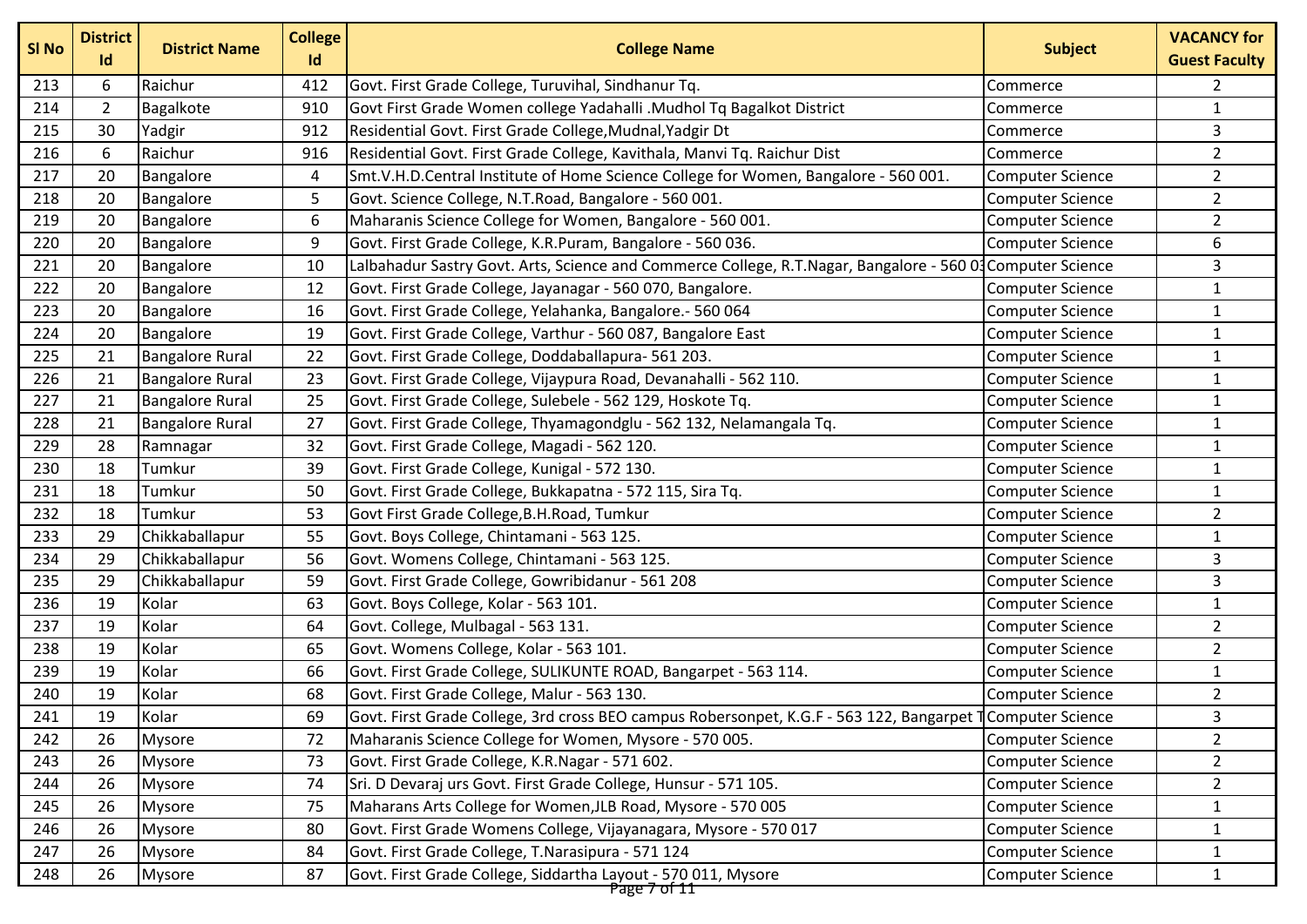| SI No | <b>District</b><br>Id | <b>District Name</b> | <b>College</b><br>Id | <b>College Name</b>                                                                                        | <b>Subject</b>          | <b>VACANCY for</b><br><b>Guest Faculty</b> |
|-------|-----------------------|----------------------|----------------------|------------------------------------------------------------------------------------------------------------|-------------------------|--------------------------------------------|
| 249   | 27                    | Chamarajanagar       | 90                   | Sri.Mahadeveshwara College, Kollegal - 571 440.                                                            | <b>Computer Science</b> | 1                                          |
| 250   | 27                    | Chamarajanagar       | 91                   | Govt. First Grade College, Hanur - 571 439, (Kollegal Tq.)                                                 | <b>Computer Science</b> | $\mathbf{1}$                               |
| 251   | 27                    | Chamarajanagar       | 93                   | Govt. First Grade College, Yelandur - 571 441                                                              | <b>Computer Science</b> | $\mathbf{1}$                               |
| 252   | 27                    | Chamarajanagar       | 94                   | Govt. First Grade College, N.A.P COLONY. MYSORE-OOTY ROAD, Gundlupet - 571 111                             | <b>Computer Science</b> | 0                                          |
| 253   | 22                    | Mandya               | 97                   | Govt. College, Mandya - 571 401.                                                                           | <b>Computer Science</b> | 4                                          |
| 254   | 22                    | Mandya               | 98                   | Govt. Womens College, M.C.Road, Mandya - 571 401.                                                          | <b>Computer Science</b> | $\mathbf{1}$                               |
| 255   | 22                    | Mandya               | 102                  | Govt. First Grade College for Women, Maddur.                                                               | Computer Science        | $\overline{2}$                             |
| 256   | 23                    | Hassan               | 117                  | Govt. First Grade Womens College, Holenarasipura - 573 211                                                 | <b>Computer Science</b> | 3                                          |
| 257   | 23                    | Hassan               | 118                  | H D Devegowda Govt. First Grade College, Padavalahippe - 573 215, Holenarasipura Tq.                       | <b>Computer Science</b> | $\mathbf{1}$                               |
| 258   | 23                    | Hassan               | 119                  | Govt. First Grade College, Sakaleshpura - 573 134.                                                         | <b>Computer Science</b> | 0                                          |
| 259   | 23                    | Hassan               | 120                  | Govt. First Grade College, Arkalgudu - 573 102.                                                            | <b>Computer Science</b> | $\mathbf{1}$                               |
| 260   | 23                    | Hassan               | 122                  | Govt. First Grade College, Jawagal - 573 125, (Arasikere Tq.)                                              | <b>Computer Science</b> | $\mathbf{1}$                               |
| 261   | 23                    | Hassan               | 123                  | Y.D.D Govt. First Grade College, Belur - 573 115.                                                          | <b>Computer Science</b> | $\mathbf{1}$                               |
| 262   | 23                    | Hassan               | 127                  | Govt. Home Science College for Women, N. E. Basic School, Rangoli Halla, Hassan - 573 201 Computer Science |                         | 0                                          |
| 263   | 23                    | Hassan               | 130                  | Govt. First Grade College, Udaypura, Chennarayapatna Tq.                                                   | <b>Computer Science</b> | $\mathbf{1}$                               |
| 264   | 23                    | Hassan               | 131                  | Govt. First Grade College, Baanavara - 573 112, Arasikere Tq.                                              | <b>Computer Science</b> | 0                                          |
| 265   | 20                    | Bangalore            | 132                  | Govt First Grade College Domlur, Bengaluru Dist                                                            | <b>Computer Science</b> | $\mathbf{1}$                               |
| 266   | 15                    | Shimoga              | 141                  | Govt. First Grade College, Soraba - 577 429.                                                               | <b>Computer Science</b> | $\mathbf{1}$                               |
| 267   | 15                    | Shimoga              | 142                  | Sir.M.Vishweshwaraiah Govt. Arts & Commerce College, New Town, Bhadravathi - 577 301 Computer Science      |                         | $\mathbf{1}$                               |
| 268   | 15                    | Shimoga              | 147                  | Govt. First Grade College, Shimoga - 577 201                                                               | <b>Computer Science</b> | $\mathbf{1}$                               |
| 269   | 15                    | Shimoga              | 148                  | Govt. First Grade College, Thirthahalli - 577 432                                                          | Computer Science        | $\mathbf{1}$                               |
| 270   | 13                    | Chitradurga          | 154                  | Govt. First Grade College, Hosadurga - 577 527.                                                            | <b>Computer Science</b> | $\mathbf{1}$                               |
| 271   | 13                    | Chitradurga          | 161                  | Vani Vilas Sugar Factory Education Trust College, Hiriyur - 572 144. (1980-81)                             | <b>Computer Science</b> | $\mathbf{1}$                               |
| 272   | 14                    | Davanagere           | 170                  | Govt. First Grade College, Jagalur - 577 528                                                               | <b>Computer Science</b> | $\mathbf{1}$                               |
| 273   | 14                    | Davanagere           | 171                  | Govt. First Grade College, Sante Bennur - 577 552, Channagiri Tq.                                          | <b>Computer Science</b> | $\mathbf{1}$                               |
| 274   | 17                    | Chickmagalur         | 174                  | Govt. First Grade College, Koppa - 577 126.                                                                | Computer Science        | $\mathbf{1}$                               |
| 275   | 17                    | Chickmagalur         | 179                  | Govt. First Grade College, Kadur - 577 548.                                                                | <b>Computer Science</b> | $\mathbf{1}$                               |
| 276   | 17                    | Chickmagalur         | 183                  | Govt. First Grade College, Birur - 577 116, Kadur Tq.                                                      | <b>Computer Science</b> | $\mathbf{1}$                               |
| 277   | 24                    | Dakshina Kannada     | 195                  | Govt. First Grade College, Puttur - 574 201                                                                | Computer Science        | $\mathbf{1}$                               |
| 278   | 24                    | Dakshina Kannada     | 197                  | Govt. First Grade College, Mangalore Carstreet, Mangalore - 575 001                                        | <b>Computer Science</b> | $\overline{2}$                             |
| 279   | 24                    | Dakshina Kannada     | 198                  | Govt. First Grade College for Women, Mangalore - 575 001                                                   | <b>Computer Science</b> | $\mathbf{1}$                               |
| 280   | 16                    | Udupi                | 205                  | Govt. First Grade College, Shankarnarayan - 576 227, (Kundapur Tq.)                                        | <b>Computer Science</b> | $\mathbf{1}$                               |
| 281   | 16                    | Udupi                | 207                  | Govt. First Grade College, Thenkanidiyur, Udupi - 576 106                                                  | <b>Computer Science</b> | $\overline{2}$                             |
| 282   | 11                    | Haveri               | 237                  | Govt. First Grade College, Akkialur - 581 102, (Hanagal Tq.)                                               | <b>Computer Science</b> | $\overline{2}$                             |
| 283   | 11                    | Haveri               | 241                  | Govt. First Grade College, Byadagi - 581 106                                                               | <b>Computer Science</b> | $\mathbf{1}$                               |
| 284   | 11                    | Haveri               | 243                  | Govt. First Grade College, Hanagal - 581 104<br>Page 8 of 11                                               | <b>Computer Science</b> | $\mathbf{1}$                               |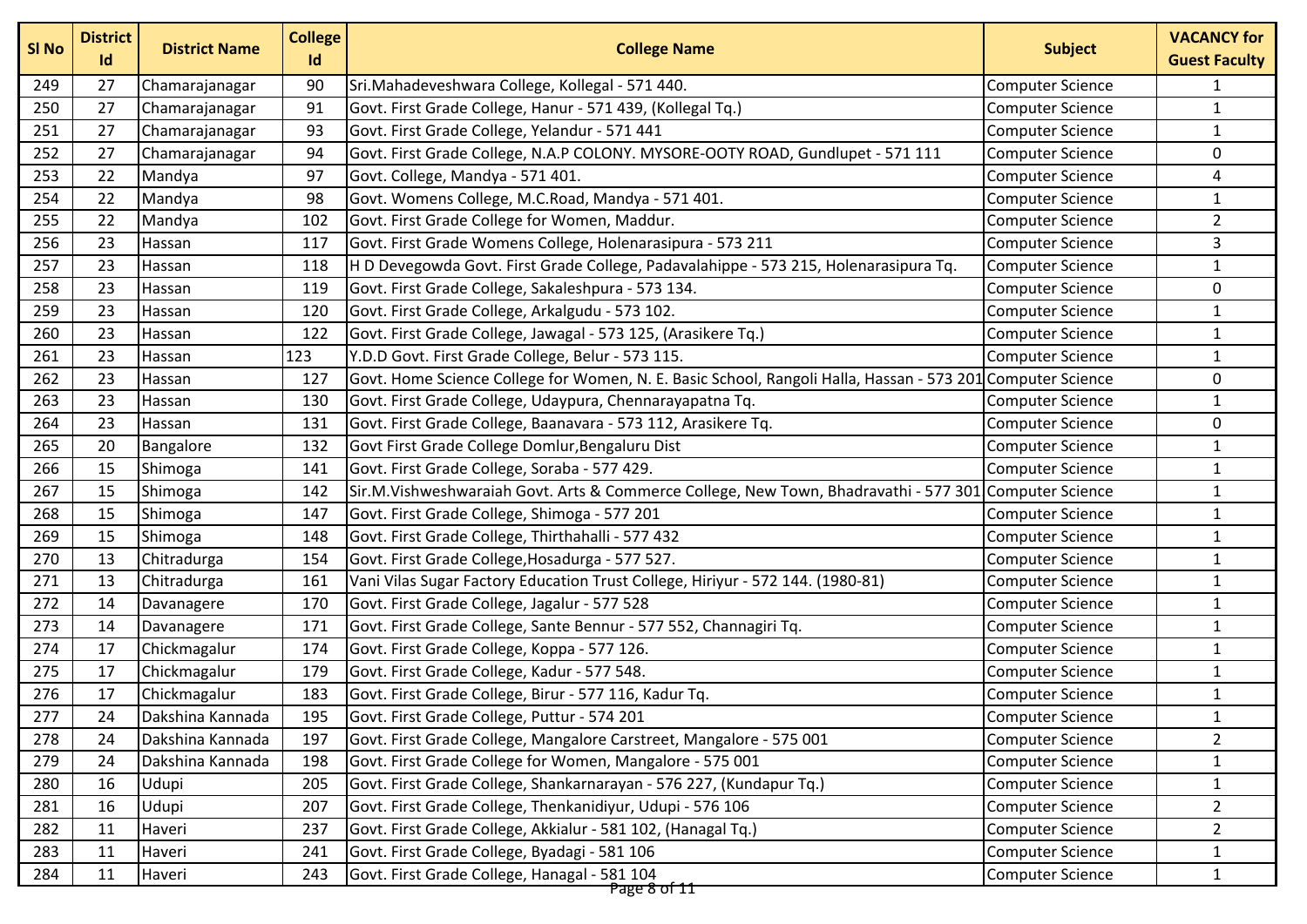| SI No | <b>District</b><br>Id | <b>District Name</b>   | <b>College</b><br>Id | <b>College Name</b>                                                               | <b>Subject</b>          | <b>VACANCY for</b><br><b>Guest Faculty</b> |
|-------|-----------------------|------------------------|----------------------|-----------------------------------------------------------------------------------|-------------------------|--------------------------------------------|
| 285   | 10                    | Uttara Kannada         | 250                  | Govt. First Grade College, Yallapura - 581 359.                                   | Computer Science        | $\mathbf{1}$                               |
| 286   | $\mathbf{1}$          | Belgaum                | 268                  | Smt. I S Yadawad Govt. First Grade College, Ramadurga - 591 123                   | <b>Computer Science</b> | $\overline{2}$                             |
| 287   | $\overline{2}$        | Bagalkote              | 280                  | Govt. First Grade College(Women), Jamakhandi - 587 301.                           | <b>Computer Science</b> | $\mathbf{1}$                               |
| 288   | $\overline{2}$        | Bagalkote              | 284                  | Govt. First Grade College, Mudhol - 587 313                                       | <b>Computer Science</b> | 0                                          |
| 289   | 2                     | Bagalkote              | 285                  | Govt. First Grade College, Badami - 587 201                                       | <b>Computer Science</b> | $\mathbf{1}$                               |
| 290   | $\overline{2}$        | Bagalkote              | 287                  | Govt. First Grade College, Ilkal - 587 125, Hungund Tq:                           | <b>Computer Science</b> | $\mathbf{1}$                               |
| 291   | $\overline{2}$        | Bagalkote              | 288                  | Govt. First Grade College, Lokapur - 587 122, Mudhol Ta.                          | Computer Science        | $\mathbf{1}$                               |
| 292   | 4                     | Gulbarga               | 303                  | Govt. First Grade College, Afzalpur - 585 301.                                    | <b>Computer Science</b> | $\mathbf{1}$                               |
| 293   | 4                     | Gulbarga               | 307                  | Govt. First Grade College, Kalagi - 585 312, Chittapura Tq:                       | <b>Computer Science</b> | $\overline{2}$                             |
| 294   | 30                    | Yadgir                 | 317                  | Govt. First Grade College, Shahapur - 585 223.                                    | <b>Computer Science</b> | 0                                          |
| 295   | 6                     | Raichur                | 320                  | Govt. College, Sindhanoor - 584 128.                                              | <b>Computer Science</b> | $\mathbf{1}$                               |
| 296   | 12                    | <b>Bellary</b>         | 350                  | Government Commerce and Management College, Anantpur Road, Bellary City - 583 101 | <b>Computer Science</b> | 0                                          |
| 297   | 5                     | <b>Bidar</b>           | 356                  | Govt. First Grade College, Humnabaad - 585 330                                    | <b>Computer Science</b> | $\mathbf{1}$                               |
| 298   | 15                    | Shimoga                | 362                  | Govt. First Grade College, Sagar                                                  | <b>Computer Science</b> | 3                                          |
| 299   | $\overline{7}$        | Koppal                 | 365                  | Govt. First Grade College, Mangalore, Yalburga Tq.                                | <b>Computer Science</b> | $\mathbf{1}$                               |
| 300   | 12                    | <b>Bellary</b>         | 390                  | Govt. First Grade College for Women, Bellary                                      | Computer Science        | $\mathbf{1}$                               |
| 301   | 21                    | <b>Bangalore Rural</b> | 407                  | Govt. First Grade College for Women, Doddapallapur, Bangalore Rural               | <b>Computer Science</b> | $\mathbf{1}$                               |
| 302   | $\overline{7}$        | Koppal                 | 923                  | Residential Govt. First Grade College, THALABALA, Koppal Dist.                    | <b>Computer Science</b> | $\mathbf{1}$                               |
| 303   | 20                    | Bangalore              | 12                   | Govt. First Grade College, Jayanagar - 560 070, Bangalore.                        | History                 | $1\,$                                      |
| 304   | 20                    | Bangalore              | 18                   | Govt. First Grade College, Kengeri, Bangalore - 560 060                           | History                 | $\mathbf{1}$                               |
| 305   | 28                    | Ramnagar               | 35                   | Govt. First Grade College, Harohalli - 562 112, Kanakapura Tq.                    | History                 | $\mathbf{1}$                               |
| 306   | 28                    | Ramnagar               | 37                   | Govt. Law College, Ramanagar - 571 511                                            | History                 | $\mathbf{1}$                               |
| 307   | 19                    | Kolar                  | 66                   | Govt. First Grade College, SULIKUNTE ROAD, Bangarpet - 563 114.                   | History                 | $\mathbf{1}$                               |
| 308   | 26                    | <b>Mysore</b>          | 85                   | Govt. First Grade College, Hanagodu - 571 105, Hunsur Tq.                         | History                 | $\mathbf{1}$                               |
| 309   | 26                    | <b>Mysore</b>          | 85                   | Govt. First Grade College, Hanagodu - 571 105, Hunsur Tq.                         | History                 | 0                                          |
| 310   | 26                    | <b>Mysore</b>          | 87                   | Govt. First Grade College, Siddartha Layout - 570 011, Mysore                     | History                 | 0                                          |
| 311   | 26                    | <b>Mysore</b>          | 88                   | Govt. First Grade College, Hullahalli - 571 314, Nanjangud Tq                     | History                 | $\mathbf{1}$                               |
| 312   | 22                    | Mandya                 | 100                  | Govt. First Grade College, K.R.Pet - 571 426.                                     | History                 | 0                                          |
| 313   | 22                    | Mandya                 | 111                  | Govt. First Grade College for Women, K.R.Pet - 571 426                            | History                 | $\mathbf{1}$                               |
| 314   | 23                    | Hassan                 | 113                  | Govt. Arts College, Hassan - 573 201.                                             | History                 | $\mathbf{1}$                               |
| 315   | 23                    | Hassan                 | 119                  | Govt. First Grade College, Sakaleshpura - 573 134.                                | History                 | $\mathbf{1}$                               |
| 316   | 23                    | Hassan                 | 121                  | Y.D.D Govt. First Grade College, Belur - 573 115.                                 | History                 | $\overline{2}$                             |
| 317   | 23                    | Hassan                 | 123                  | Govt. First Grade College, Gandasi, (Arasikere Tq.)                               | History                 | 0                                          |
| 318   | 15                    | Shimoga                | 147                  | Govt. First Grade College, Shimoga - 577 201                                      | History                 | 0                                          |
| 319   | 15                    | Shimoga                | 148                  | Govt. First Grade College, Thirthahalli - 577 432                                 | History                 | 1                                          |
| 320   | 22                    | Mandya                 | 160                  | Govt. First Grade College, Javanagondanahalli - 577 511, Hiriyur Tq               | History                 | $\mathbf{1}$                               |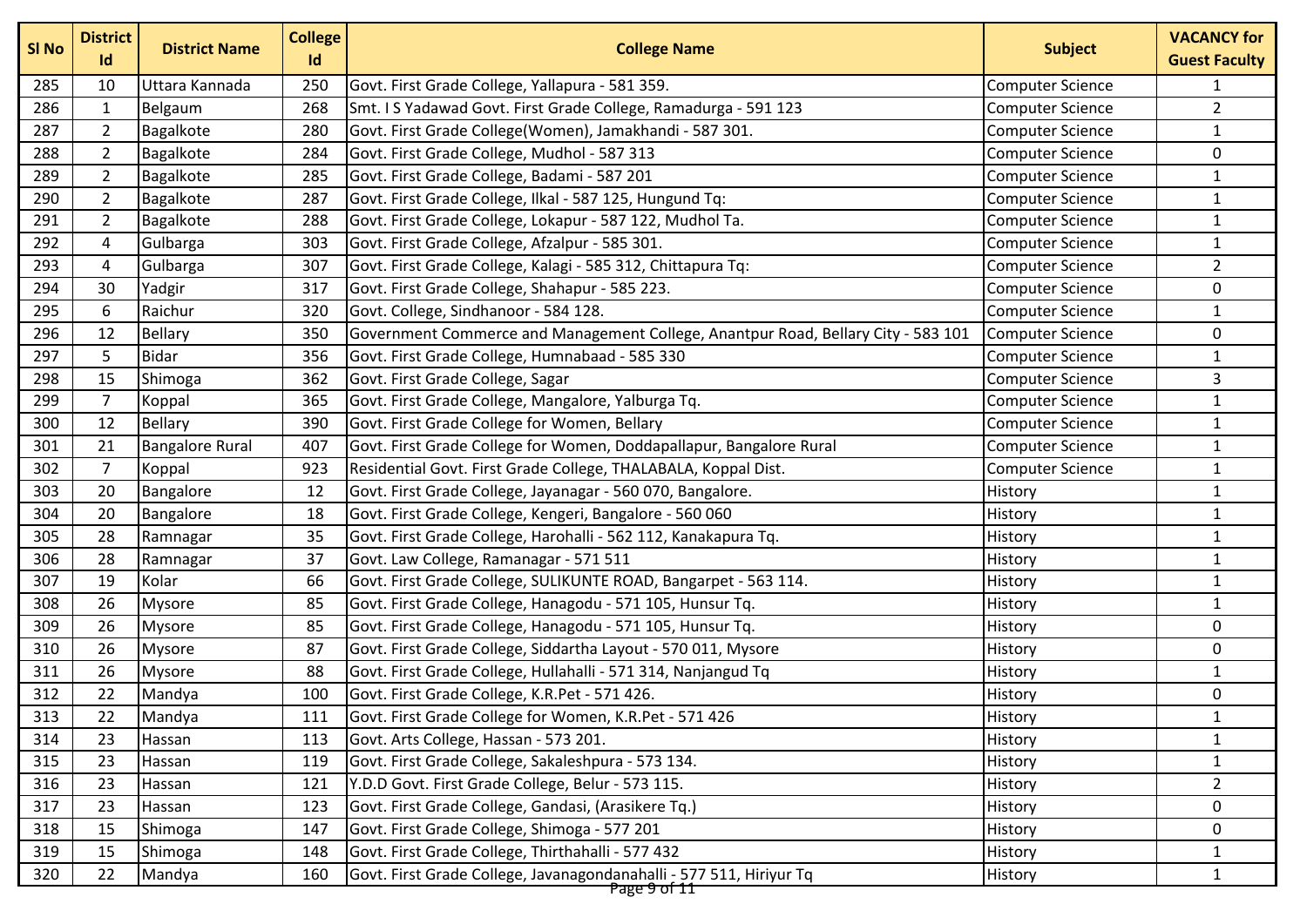| SI <sub>No</sub> | <b>District</b><br>Id | <b>District Name</b> | <b>College</b><br>Id | <b>College Name</b>                                                                                 | <b>Subject</b> | <b>VACANCY for</b><br><b>Guest Faculty</b> |
|------------------|-----------------------|----------------------|----------------------|-----------------------------------------------------------------------------------------------------|----------------|--------------------------------------------|
| 321              | 14                    | Davanagere           | 162                  | Sri Sri Shivalingeshwara Swamy Govt. First Grade College, Channagiri - 577 213.                     | History        | 1                                          |
| 322              | 14                    | Davanagere           | 167                  | Govt. First Grade College, Honnali - 577 217                                                        | History        | $\mathbf{1}$                               |
| 323              | 17                    | Chickmagalur         | 173                  | I.D.S.G.Govt. College, Chikkamagalur - 577 102.                                                     | History        | $\mathbf{1}$                               |
| 324              | 24                    | Dakshina Kannada     | 188                  | Govt. First Grade College, Bettampadi - 574 259, (Puttur Tq.)                                       | History        | $\mathbf{1}$                               |
| 325              | 24                    | Dakshina Kannada     | 190                  | Dr. K Shivram Karanth Govt. First Grade College, Bellare - 574 212, (Sulya Tq.)                     | History        | 0                                          |
| 326              | 24                    | Dakshina Kannada     | 196                  | Govt. First Grade College, Sullya - 574 239                                                         | History        | $\mathbf{1}$                               |
| 327              | 24                    | Dakshina Kannada     | 198                  | Govt. First Grade College for Women, Mangalore - 575 001                                            | History        | $\mathbf{1}$                               |
| 328              | 25                    | Madikeri             | 214                  | Govt. First Grade College, Napoklu, Madikeri Tq                                                     | History        | $\mathbf{1}$                               |
| 329              | 25                    | Madikeri             | 216                  | Govt. First Grade College, Virajpet - 571 218                                                       | History        | $\mathbf{1}$                               |
| 330              | 9                     | Dharwad              | 221                  | Govt. First Grade College, Vidyabhavan Campus, Near LIC Main Branch, Dharwad - 580 001 History      |                | $\mathbf{1}$                               |
| 331              | 8                     | Gadag                | 227                  | Sri. Benkappa Shankrappa Simhasanad Govt. First Grade College, Gajendragada - 582 114,              | History        | 1                                          |
| 332              | $\overline{2}$        | Bagalkote            | 228                  | Govt. First Grade College, Guledagudda. Badami Tq                                                   | History        | $\mathbf{1}$                               |
| 333              | 8                     | Gadag                | 234                  | Govt. First Grade College, Naregal - 582 119, Ron Tq.                                               | History        | $\mathbf{1}$                               |
| 334              | 11                    | Haveri               | 237                  | Govt. First Grade College, Akkialur - 581 102, (Hanagal Tq.)                                        | History        | $\mathbf{1}$                               |
| 335              | 10                    | Uttara Kannada       | 252                  | Govt. First Grade College, Joida - 581 186                                                          | History        | $\mathbf{1}$                               |
| 336              | 1                     | Belgaum              | 266                  | Sri. K M Mamani Govt. First Grade College, Soudatti - 591 126 -                                     | History        | $\mathbf{1}$                               |
| 337              | $\mathbf{1}$          | Belgaum              | 268                  | Smt. I S Yadawad Govt. First Grade College, Ramadurga - 591 123                                     | History        | 0                                          |
| 338              | 1                     | Belgaum              | 272                  | Somavva C Angadi Govt. First Grade College, K.K.Koppa - 591 109, Belgaum                            | History        | $\mathbf{1}$                               |
| 339              | $\mathbf{1}$          | Belgaum              | 275                  | Govt. First Grade College, Pashchapura 591 122, Hukkeri Tq.                                         | History        | $\mathbf{1}$                               |
| 340              | 1                     | Belgaum              | 278                  | Govt. First Grade College, Yaragatti 591 129, Saundatti Tq.                                         | History        | $\overline{2}$                             |
| 341              | $\overline{2}$        | Bagalkote            | 279                  | Sri. Rudragowda Patil Govt. First Grade College, Bilgi - 587 116.                                   | History        | $\mathbf{1}$                               |
| 342              | $\overline{2}$        | Bagalkote            | 281                  | Govt. First Grade College, Terdal - 587315                                                          | History        | $\mathbf{1}$                               |
| 343              | 2                     | Bagalkote            | 282                  | Govt. First Grade College, Savalagi - 586 126, Jamakhandi Tq.                                       | History        | $\mathbf{1}$                               |
| 344              | $\overline{2}$        | Bagalkote            | 283                  | Govt. First Grade College, Navangar, Bagalkot Sector No.49, Old Zp, Bagalkot - 587 101              | History        | 0                                          |
| 345              | 4                     | Gulbarga             | 301                  | Govt. First Grade College, Chittapura - 585 102.                                                    | History        | $\mathbf{1}$                               |
| 346              | 4                     | Gulbarga             | 307                  | Govt. First Grade College, Kalagi - 585 312, Chittapura Tq:                                         | History        | $\mathbf{1}$                               |
| 347              | 30                    | Yadgir               | 317                  | Govt. First Grade College, Shahapur - 585 223.                                                      | History        | 0                                          |
| 348              | 30                    | Yadgir               | 318                  | Govt. First Grade College, Surapura - 585 224.                                                      | History        | $\mathbf{1}$                               |
| 349              | $\overline{7}$        | Koppal               | 328                  | Govt. First Grade College, Yelburga - 583 236.                                                      | History        | $\pmb{0}$                                  |
| 350              | $\overline{7}$        | Koppal               | 329                  | Govt. First Grade College, Kustagi - 584 121.                                                       | History        | 1                                          |
| 351              | $\overline{7}$        | Koppal               | 332                  | Govt. First Grade College, Hosabandi Aralapura, Koppal Tq:                                          | History        | $\mathbf{1}$                               |
| 352              | $\overline{7}$        | Koppal               | 334                  | Govt. First Grade College, Alavandi - 585 226, Koppal Tq.                                           | History        | $\mathbf{1}$                               |
| 353              | 12                    | <b>Bellary</b>       | 339                  | Govt. First Grade College, Kudligi - 583 135.                                                       | History        | $\mathbf{1}$                               |
| 354              | 12                    | <b>Bellary</b>       | 340                  | Smt. Saraladevi Satheshchandra Agarwal Govt. First Grade College, S. N Pet, Bellary - 58310 History |                | 0                                          |
| 355              | 12                    | <b>Bellary</b>       | 341                  | Gangavathi Venkataramanashetty Padmavathamma Govt. First Grade College, Hagaribomn History          |                | $\mathbf{1}$                               |
| 356              | 12                    | Bellary              | 342                  | Govt. First Grade College, Kampli - 583 132, (Hospet Tq.)                                           | History        | $\mathbf{1}$                               |